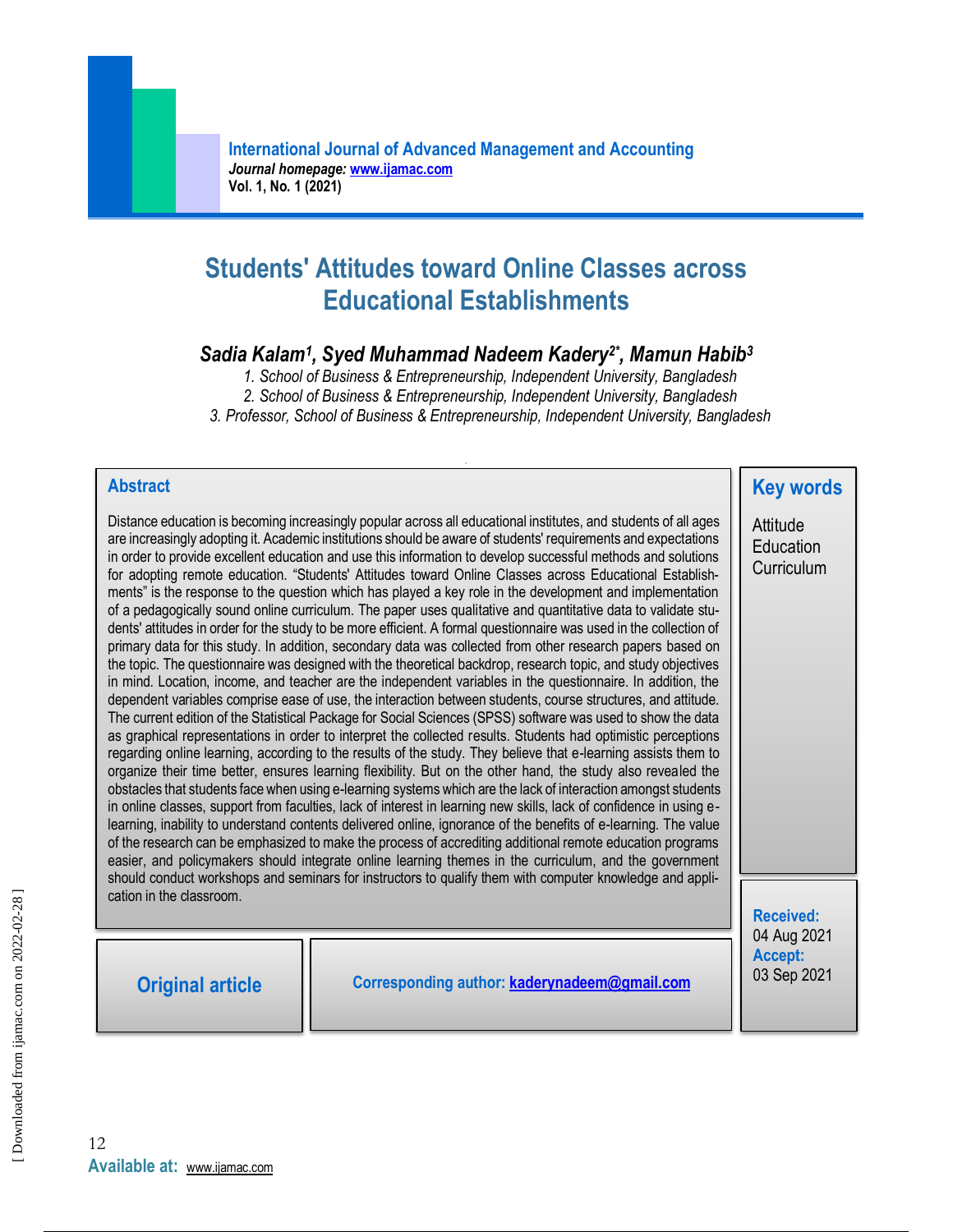### **Introduction**

Students in educational institutions around the world have witnessed significant changes, particularly since the introduction of information and communication technologies and the COVID19 outburst. There is a movement from the traditional teacher-directed approach to modern ways that incorporate digital technology. Technology has promoted and made teaching more meaningful, allowing students to attend lectures without having to leave their homes or classrooms. Elearning is the part that has brought about this change in students' learning. E-learning, in its broadest meaning, refers to any form of electronic learning [1].

The attitude of students toward online learning and distance education is one of the variables influencing this shift. Understanding their attitudes and perspectives can aid universities and academic staff in developing and implementing appropriate online learning strategies and modes to meet the demands of students. Many scholars have emphasized the necessity of educational institutions researching and reporting students' perceptions about online learning. Other researchers believe that students' attitudes and perceptions toward online learning are a significant impact on their academic achievement. Positive attitudes about online learning are crucial to students' engagement and accomplishment [2].

The current qualitative study's goal is to better understand student views toward remote education. To be clear, this research focuses on students rather than academics. While we recognize the necessity of analyzing faculty perceptions toward online education, our goal is to shift the focus to students. Second, we are focused in attitudes, which have typically been considered as an evaluation or evaluative judgment made with reference to an assessments measure in the social psychological literature. As a result, student distance education views reflect students' cognitive appraisals of remote education [3].

There is a large list of research studies where demographic influences on user attitudes about e-learning have been examined in various nations. Similarly, research indicates that social demographic parameters such as age, race, and gender, rather than socio-economic elements such as income and education, or other psychological aspects, play a big role in Internet use. The issues of demographic dimensions are universal, yet they are more prevalent in developing countries than in developed countries [4].

If the findings do not result in actionable knowledge, they are of little value. As a result, we will turn our results into actionable advice for professors. Although changing teaching approaches might be difficult, there is evidence that instructors prioritize student needs over observational evidence when making adjustments. Our practical, student-centered approach may motivate instructors to make minor adjustments to their online courses that improve effectiveness and satisfaction. The following is a two-part literature review. First, we will go through the basics of distance education research. Then we will go over some empirical findings that are pertinent to our current research. This study was selected as the primary knowledge available and was most easily accessible and influential.

In this way, it is easy to understand that students come from their youth and have different backgrounds that form their perceptions of satisfaction, resulting in different views of comfort or discomfort. Awareness of student's perceptions and experiences would enable institutions and administrators to create and introduce viable models and modes of online learning to address the needs of student's requirements. The optimistic attitudes of students towards online learning are essential to their preparation and participation in distance learning about studying.

Not only is it a prerequisite for the effective transition of the educational paradigm, but also for the support of the education paradigm in planning and performing productive online instruction.

#### **Literature Review**

to the following questions, such as:

E-learning is the use of interactive technology for a variety of learning uses, ranging from add-on features in traditional classrooms to the complete replacement of virtual meetings for face-to-face meetings [2]. In an attempt to assess the feasibility of online education, several quantitative experiments have been performed. There has, however, been no study aimed at monitoring student variables that could offer answers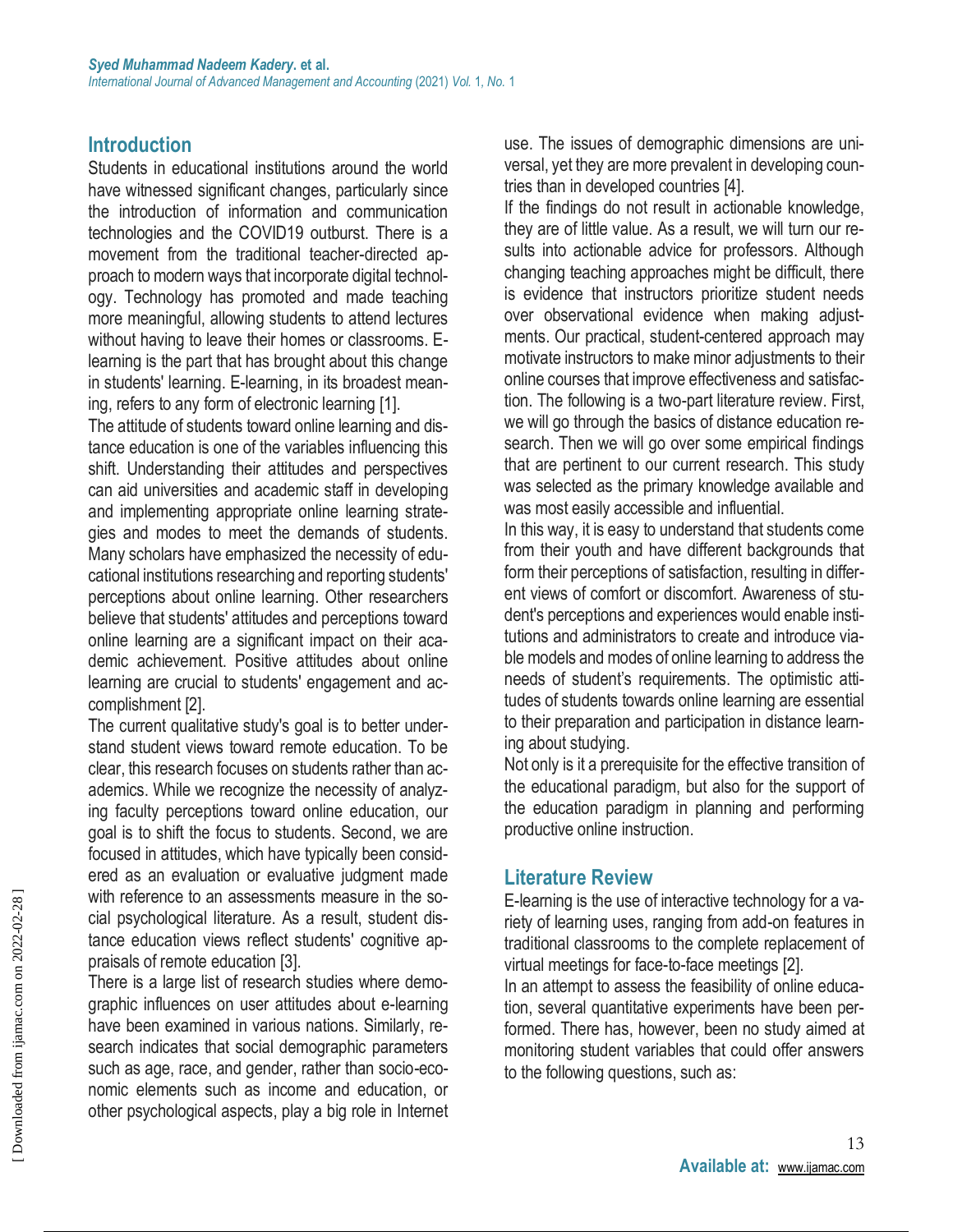Do the programming capabilities of students shape online quality perceptions? Do the computer skills of learners also influence the learning outcomes of students? How does connectivity impact the understanding and learning outcomes of students within the online environment?

A teacher plays a vital role in the process of maintaining the consistency of online education. Not only because the teacher actually faces the pupils, but also because more pressure has been put on them. This does not, though, mean that the quality assurance of online education should be put aside by the administrator. More specifically, enough resources (training, financial, monetary, and promotional) should be offered by the administrator, skilled faculty should be recruited, and faculty should be encouraged to provide successful online teaching. This research will lead to online literature in the field of education. It will also provide as a useful student knowledge that can serve all online teachers and administrators to deliver online education more efficiently. Students would not consider their online education as high quality because the online education services do not reach the standards. Moreover, further work needs to be carried out in the field of enhancing collaboration and using multi-media to improve students' online instructional interactions in terms of both course material and social networking [3].

There were several potential contributing factors to a person learning stress, which is likely additional assessment that was required during a crisis to move from normal in-class student learning to a completely online learning curriculum. The findings of this research were limited to the initial epidemic and represent students 'opinions that had to re-adjust their remaining semester to exclusive online learning. In addition, they did not reflect how many students will react differently after an entire semester until they have more experience studying in the online world [4].

Furthermore, students might participate in online learning regardless of their geographic location, time, or location. Online learning allows teachers to communicate with students via email, online chat, and an online bulletin board from anywhere in the world. Because tele mentoring is not limited to a single geographic place, more mentors and protégés can participate.

We wanted to investigate whether the location is an important variable from a student's point of view when attending online classes. We came up with strong evidence that location is an important factor from our responses.

Retention into subsequent semesters, as well as progression to the next course in the program sequence, are key challenges for low-income and underprepared college students. Many underprepared individuals do not complete their early developmental education courses, as several other publications in this series have shown out. Because of the excitement surrounding these and other cutting-edge technology-based programs, teachers are wondering if the further expansion of online learning might be used to improve academic access, advancement, and success for low-income and underprepared college students [5]. It was important to investigate whether household income has a strong effect on the attitudes of students when attending online classes.

Because there are no requirements to teach online, there is a paucity of data on whether online teachers participate in professional learning relevant to online instruction, the effectiveness of such experiences, and areas where extra support is needed. Online teachers should be trained in the following practice areas, according to the National Education Association's (Guide to Teaching Online Courses) guide: appropriate communications, appropriate and timely feedback, facilitated discussions, and facilitation of group work and multimedia projects, curriculum and materials customization, and online tool adaption to facilitate effective instruction [6].

The perceived ease of use (PEOU) of a tool is defined as the ease with which it can be utilized, whilst the advantage that an individual obtains from utilizing the product is defined as its perceived usefulness (PU) [7]. Attitudes toward using an online tool are influenced by user evaluations of its usefulness and convenience of use. Behavioral intentions to use an online tool, according to the TAM, determine actual system utilization [8]. While attending online classes, we wanted to investigate whether the platform used by students were perceived as comfortable as it is for some.

Interaction in remote education classes was the subject of a later study in agricultural education. Kelsey and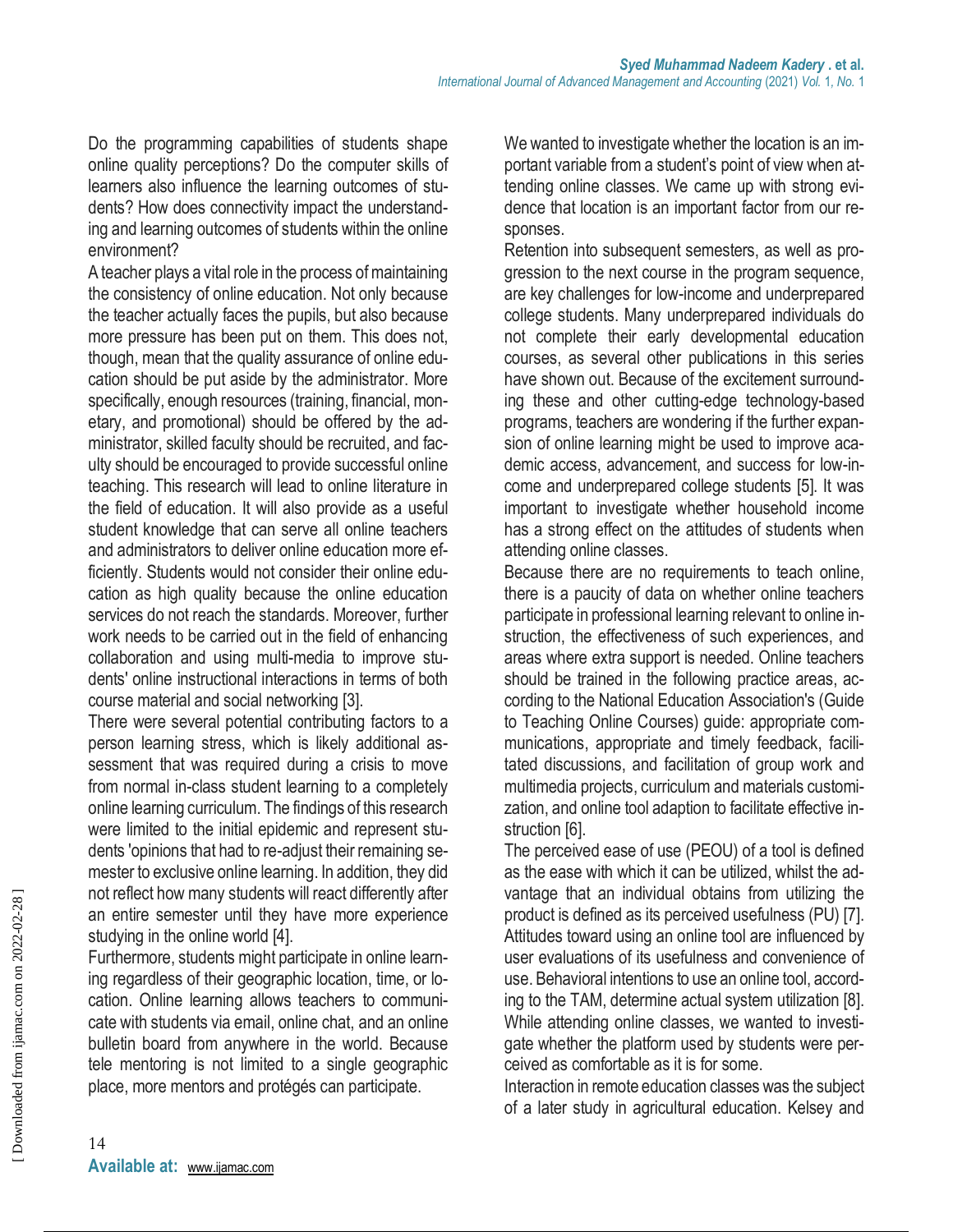D'souza (2004) studied a group of graduate students who had completed two years of remote education curriculum. Participants believed that their interactions with course teachers were the most beneficial, and that student-to-student connection was of minor importance. In a study of 64 business educators who taught via distance education, Chapman and Henderson (2010) discovered that the respondents feel "interaction" is vital and should be a benchmark for distance education programs, however, the definition of "interaction" was not defined [9].

When it comes to online education, it's important to reconsider the methodology, criteria, and approaches that are typically used in traditional educational design and planning.

The positive and negative effects of ICT use must be taken into account, which can be attributed to a variety of specific factors such as the type of communication (mostly text-based, but also video communication); the shift in the teacher's role within the classroom; and, last but not least, problems with managing student access to network resources [10].

When it comes to online education, it is important to reconsider the methodology, criteria, and approaches that are typically used in traditional educational design and planning. The positive and negative effects of ICT use must be taken into account, which can be attributed to a variety of specific factors such as the type of communication (mostly text-based, but also video communication); the shift in the teacher's role within the classroom; and, last but not least, problems with managing student access to network resources [11].

#### **Research Methodology**

This study looked at present students' views about switching to an entirely virtual learning environment as a result of COVID-19. During the outbreak, one of the most pressing concerns was how to ensure that online learning in educational establishments remained consistent. Although many studies have been published on the perspectives of academics and executives, there has been few research on the responses of students on the quality of online learning.

Here, we are observing the mindset of a student towards online classes. For our research, we have selected a descriptive methodology that is the most frequently used research design in the world. The standardized descriptive approach requires the use of questionnaires, private interviews, etc.

We needed to collect qualitative data to verify the mindset of students for the study to be more successful. Therefore, to do the qualitative analysis, a survey is appropriate and as such, using Google Docs, we opted to do an online questionnaire survey.

In assembling a group of respondents to engage in this research, a non-probability sampling process, convenience sampling, was used. For this analysis, this was also the most fitting sampling process, since it provides a reasonable representation of the target population. Convenience sampling is a strategy from which researchers more easily utilize all respondents open to them. Therefore, questionnaires were provided to students in this sample that were most readily accessible to the investigator.

In the selection of primary data for this research, a formal questionnaire was used. Questionnaires are also used because, when used for data processing, they are simpler and easier than other approaches. The questionnaire was built based on the theoretical context, research issue, and aims of the study. The contents of the questionnaire were linked to the theoretical framework used for the research, in particular the Likert-scale answers to certain questions. These were calculated from (1) "Strongly Disagree" to (5) "Strongly Agree" on 5-point Likert scale values.

To interpret the collected data, the current edition of the Statistical Package for Social Sciences (SPSS) software was used to display the data as graphical representations.

To add to the precision and reliability of data collection, frequency tables have also been used. In this analysis, using tables, charts, and descriptive statistics, such as mean, percentage, and response frequency graphs, results from the analyzed data were presented.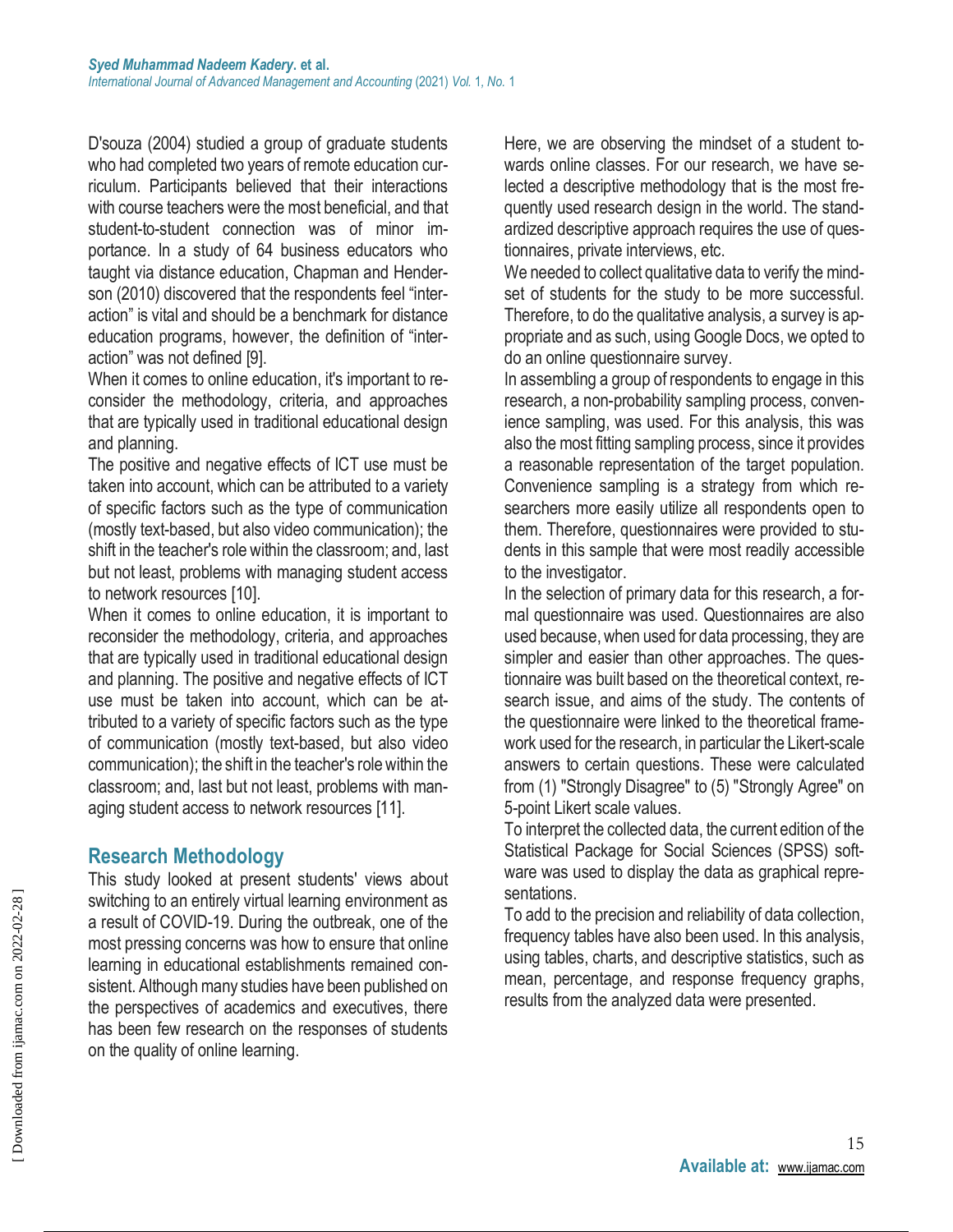## **Descriptive Analysis**

On average, how many hours a week do you spend on online classes: 250 responses



42.8%, of the students on average, spend 3 to 6 hours per week on online classes, whereas 37.6%, spend 7 to 12 hours and 19.6%, of the respondents spend 13 to 18 hours.

Online classes make it easy for attending lectures from any place at any time: 250 responses



39.6% of the students agreed that online classes make it easy for attending lectures from any place at any time, while 31.2% of the students strongly agreed to it. However, 12% and 12.4 %, were neutral and disagreed respectively.

Lack of connectivity due to locational issues, contribute to negative attitude towards online classes: 250 responses



Though, 44.4% and 31.2%, of the students agreed and strongly disagreed respectively, that lack of connectivity due to locational issues, contributes to the negative attitude towards online classes however, 14.4% were neutral in the response.

Household / self-income directly affects the attitude of students attending online classes: 250 responses



Students who are attending online classes, 39.6% and 20%, agreed and strongly agreed respectively, that household/self-income directly affects the attitude of students attending online classes. 22.4% were neutral and 11.2% disagreed with the fact.

Household / self-income plays an important role in the successful continuation of online classes:

250 responses



8.8% and 2.8%, disagreed and strongly disagreed respectively that household/self-income plays an important role in the successful continuation of the online semester. However, 38.0% of the respondents agreed to it.

Faculty motivation plays an important role in the successful continuation of online classes: 250 responses



38.4% agreed that faculty motivation plays an important role in the successful completion of online classes, whereas 10.0% strongly disagreed with it. However, 12.4% were neutral while responding.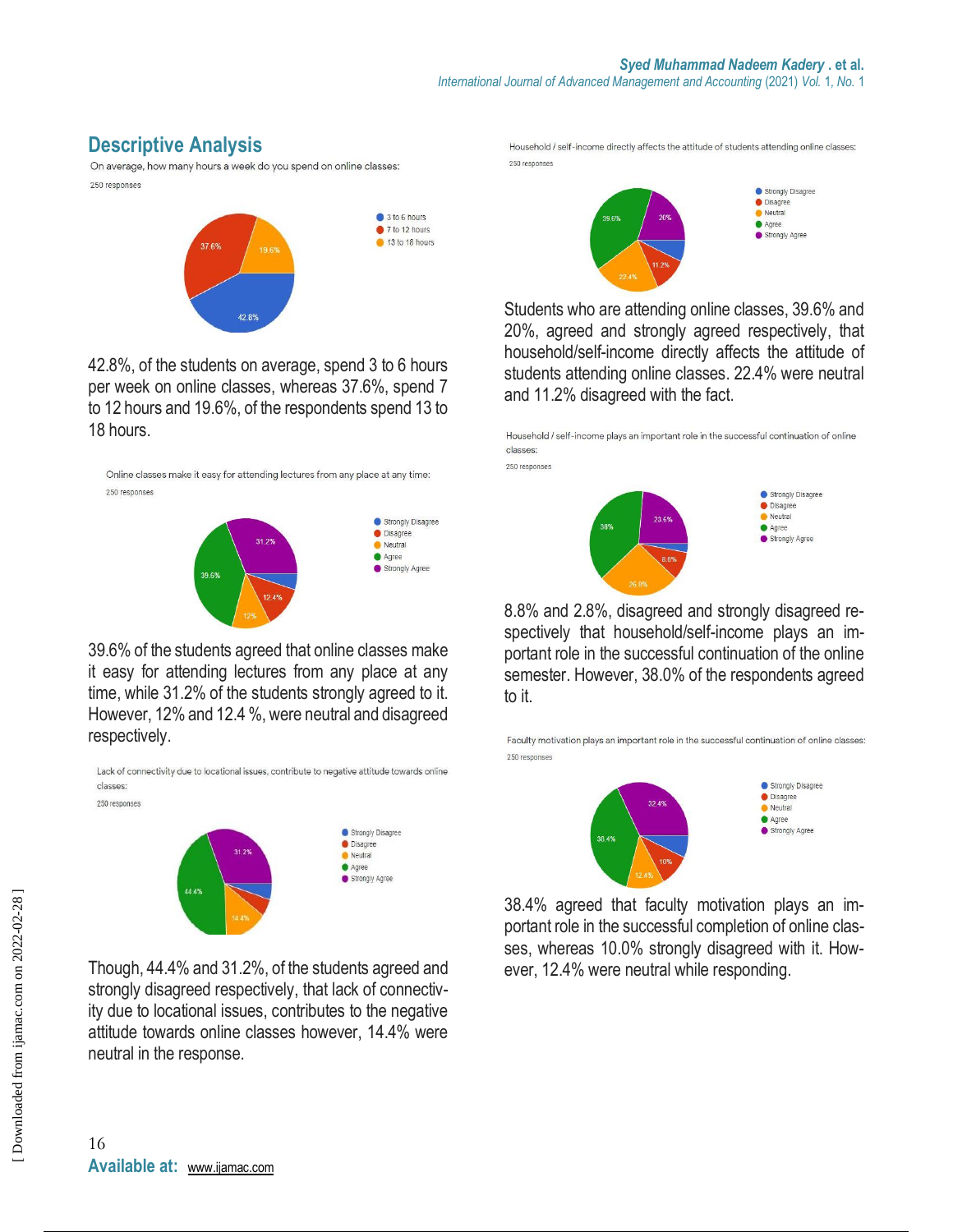*International Journal of Advanced Management and Accounting* (2021) *Vol.* 1*, No.* 1



25.2% of the respondents both agreed and disagreed that time provided by faculties during online exams is sufficient. However, 22.8% were neutral.



42.8% of the respondents agreed that laptops and computers are more convenient than using smartphones or tablets while attending online classes on Meet, Zoom, etc. However, 14.0% of the students disagreed while responding and 10.4% of them were neutral.



40.8% of the students agreed that the online platform is easy to navigate and is user-friendly while accessing from laptop and computers and 24.4% strongly agreed to it, whereas 20.0% of the respondents were neutral.



30.4% of the students agreed that the courses designed by faculties during online classes are easier compared to offline classes, whereas 22.0% of the students disagreed and 26.4% were neutral.



36.4% of the students agreed that constant support from faculties in terms of uploading course materials on daily basis and providing prompt feedback on assignments make the course easier for students to comprehend, whereas 24.4% strongly agreed and 19.2% are neutral.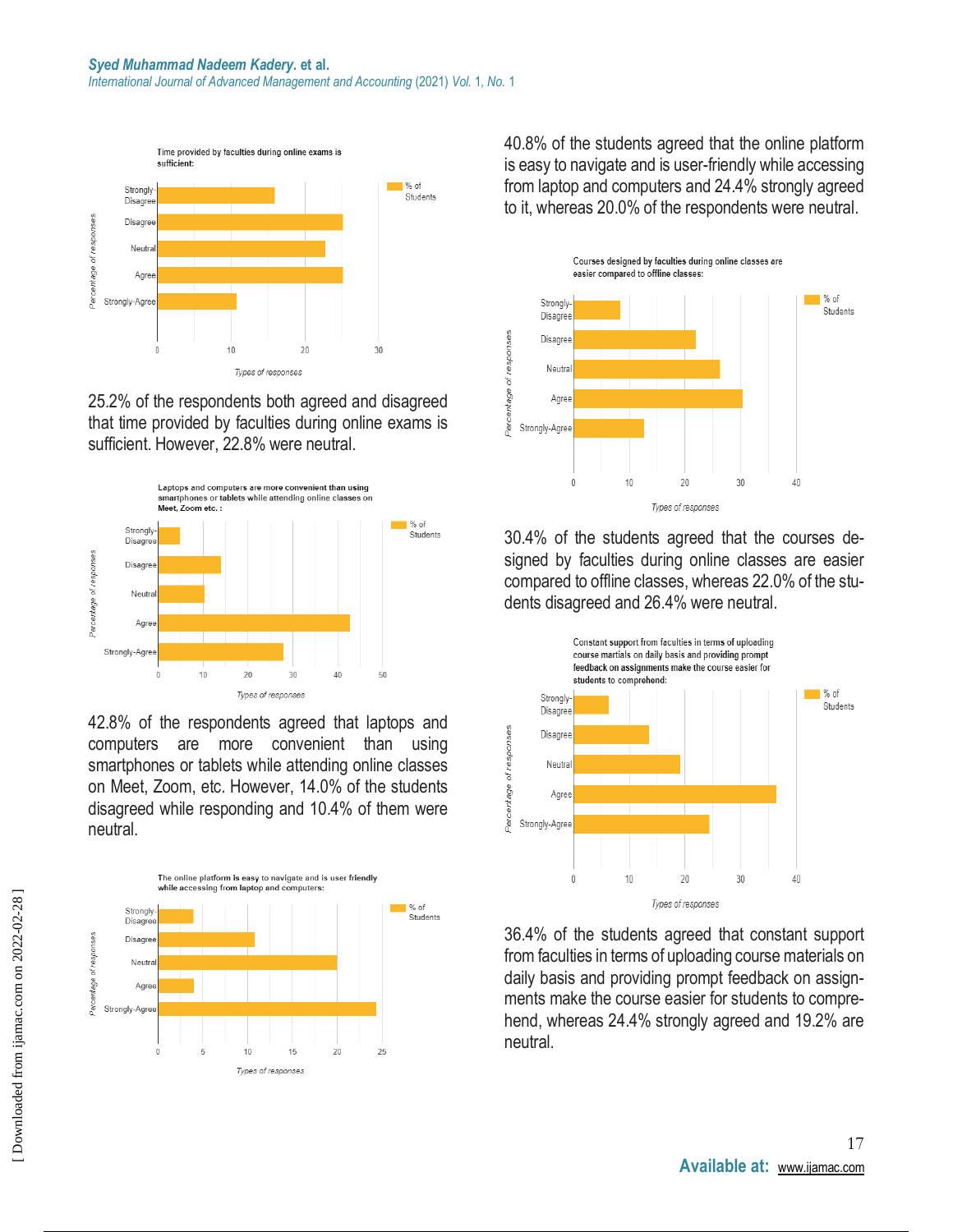

26.4% agreed that communication amongst group members in online classes is easier than real time interaction whereas 22.4% disagreed. However, 19.6% were neutral and 17.6% strongly disagreed.



32.0% agreed that students turning on camera during online classes lead to better interaction amongst students and 20.8% strongly agreed to it. 23.2% of the respondents were neutral. However, 16.8% of the respondents disagreed.



37.6% of the respondents agreed that family members and pets make it difficult to attentively attend online classes, resulting in decreased interaction among students and teacher, and 22.0% strongly agreed to it. However, 14.8% disagreed.

Students believe that they are failing to showcase their true potential during online classes: 250 responses



36.0% of the students agreed that they are failing to showcase their true potential during online classes, whereas 21.6% strongly agreed to it. However, 20.0% of the students were neutral while responding.

Students believe that learning is losing its value during online classes: 250 responses



36.8% of the students agreed that learning is losing its value during online classes whereas 22.8% of the students strongly agreed to it. 17.2% were neutral.

Overall, students have a positive attitude towards online classes: 250 responses



30.0% of the students are neutral that students have a positive attitude towards online classes. 22.0% agreed to it and 17.6% disagreed.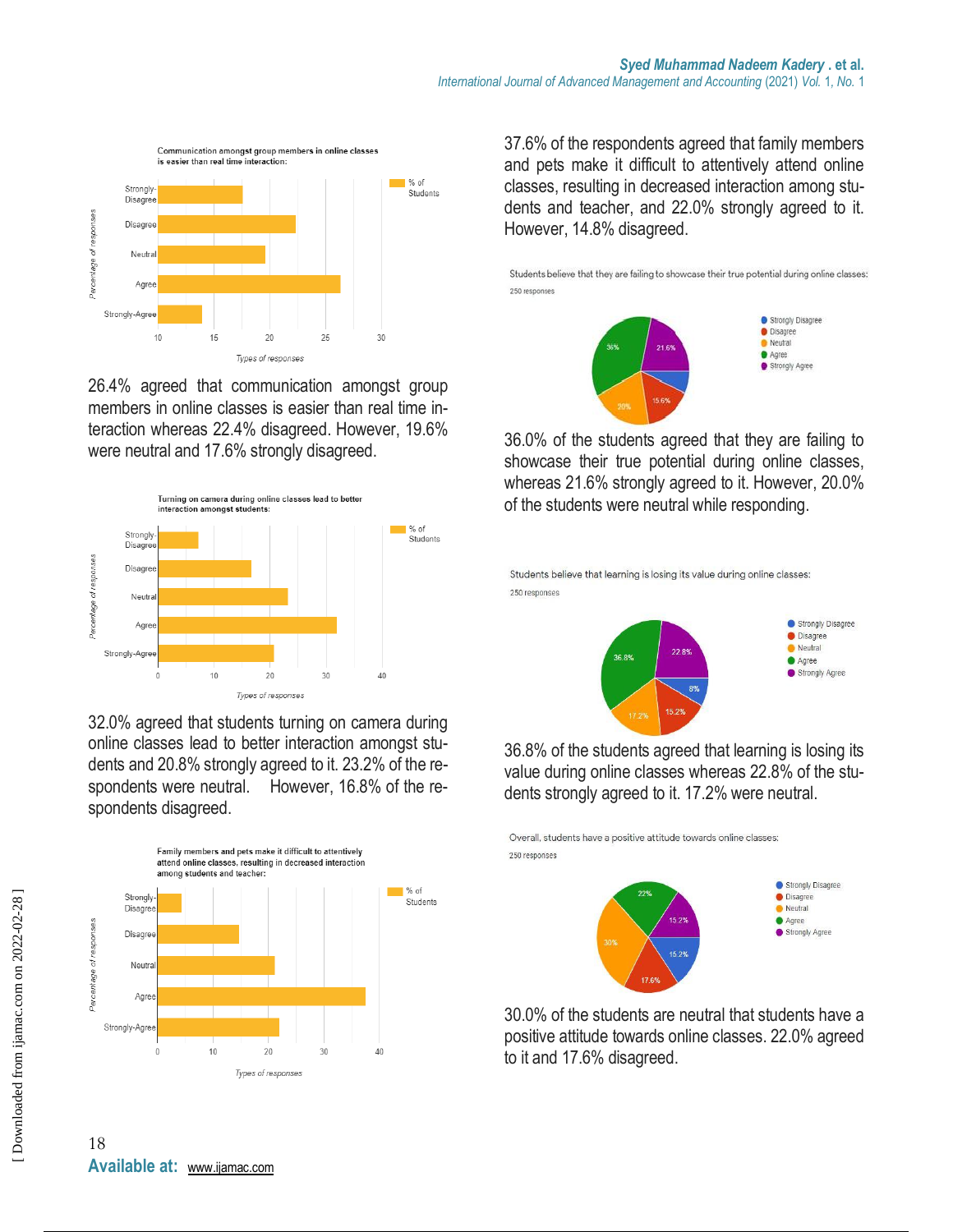## **Discussions**

It has been found that location is a critical element for students taking online classes because connecting to the internet is challenging for students living outside of cities. Students will have a positive attitude toward online classes if they have a steady internet connection regardless of their location, and this will also facilitate them in attending lectures from any location at any time. Students will be able to access lessons from rural places while still receiving a high-quality education. Furthermore, household or self-income plays an important influence, considering students who are in financial distress may find it difficult to attend online programs. It is important to note, however, that students do not have to physically visit educational institutions during online classes, and the investment needed for acquiring a laptop or internet connection is a one-time expenditure with which they will be able to continue online classes with minor expenses. Academic teachers play a crucial role in the effective continuation of lectures, whether it is an online or offline course. Students may acquire a positive outlook toward virtual classes if lecturers can agree on the timeframe of exams in online classes, just as there is no issue with time offered by lecturers in traditional classes. Furthermore, if students submit papers during exams and quizzes by attaching images, teachers should allow additional time for it as well, and this approach will also resonate with offline classroom practices.

Because there are many constraints on both the faculty and student endpoints, special attention should be given while creating courses for online classes. Furthermore, webcams should be switched on during online classes to ensure successful and greater interactions, and if students can manage a particular location in the room dedicated just to class activities, they will have more attention and focus. Finally, students believe that online classrooms have many restrictions and that they will be unable to adapt to the fast-paced dynamic environment; yet, if faculty provide additional care and support, students may establish a favourable attitude toward online classes.

#### **Conclusion, Limitation & Recommendation**

While there are many potential contributing factors to personalized learning, likely, a transition from normal in-class student learning to a fully online learning system requires additional assessment during crisis. Further studies on the feasibility of school openings to minimize the transmission of COVID-19 should be done. The findings of this research are limited to the epidemic and represent the views of students who have to readjust their remaining semester to exclusive online learning, and are likely to be skewed, considering the small period of time given to students to prep for online learning.

We recommend distance learning will benefit from many technical advancements, including video conferencing services, emailing to continue correspondence, and making lectures accessible to students online with audio material, available free of charge to both professors and students.

In comparison, in other types of schools or other countries that may have various structures in place, media access, ability to perform online programs, access to infrastructure, etc., this present research and its generalizations may not exactly translate into distance learning.

Finally, outside of one follow-up issue, the urgency of administering the survey during the COVID-19 pandemic precluded determining post-survey thoughts. Future research should also expand the participation of students through majors to increase both the sample size and the sampling of possible shifts in the distance learning experiences of students. The limitations as in online learning, the students, the teachers, and the tenured faculty find many possible drawbacks, namely adequate resources, organizational preparation, student readiness, various levels of team building, crisis management, faculty learning curve, participants with restricted language skills, logistical support, collective effort, synchronous or asynchronous classroom situations, expenses.

Further analysis should be carried out on this subject by competent experts to obtain the actual findings of it, which would be much more precise compared to our studies, which have a lot of limitations given our level of expertise. These findings could allow other related